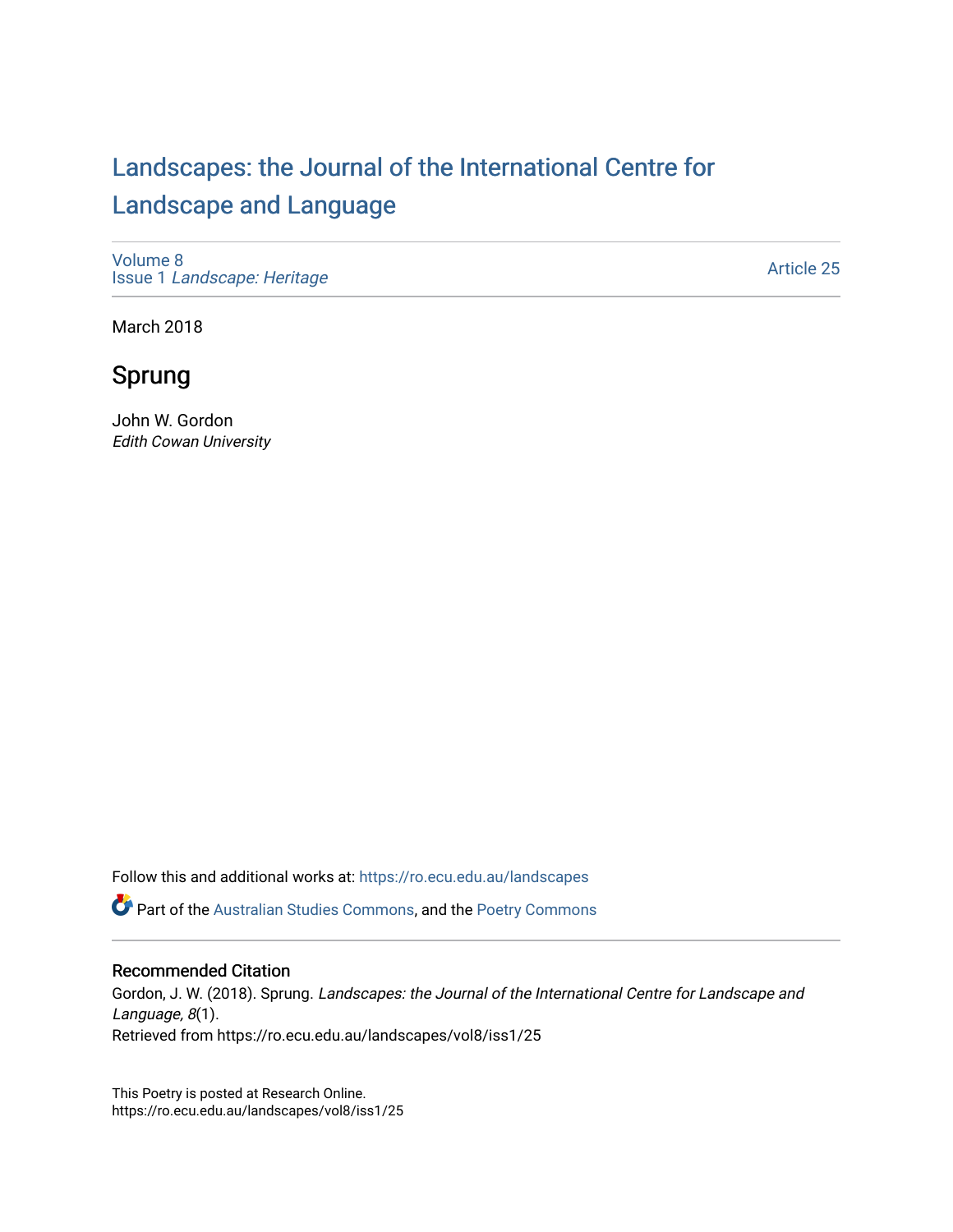## **Sprung**

*John W. Gordon (Edith Cowan University)*

At war, pretty vacant Pinned down at my station I am transfixed by the wood grain The veneer Betwixt mouse & knuckle.

Then notice the time And then the date - Time on the screen, Yet date on the cascading desk calendar - Its daily quote etched below the numericals: "Flowers are restful to look at. They have Neither emotions nor conflicts." Sigmund Freud.

This makes me think of D.H. Lawrence's Bavarian Gentians & almost simultaneously of a blue plastic shopping bag I saw on my break Caught in a ghost gum In the New World car park. It is Spring! And I am infected at root With ennui.

Unlike Freud & his Bavarian Gentians... Hang on, wasn't that D.H. Lawrence? Whomever Unlike those last century types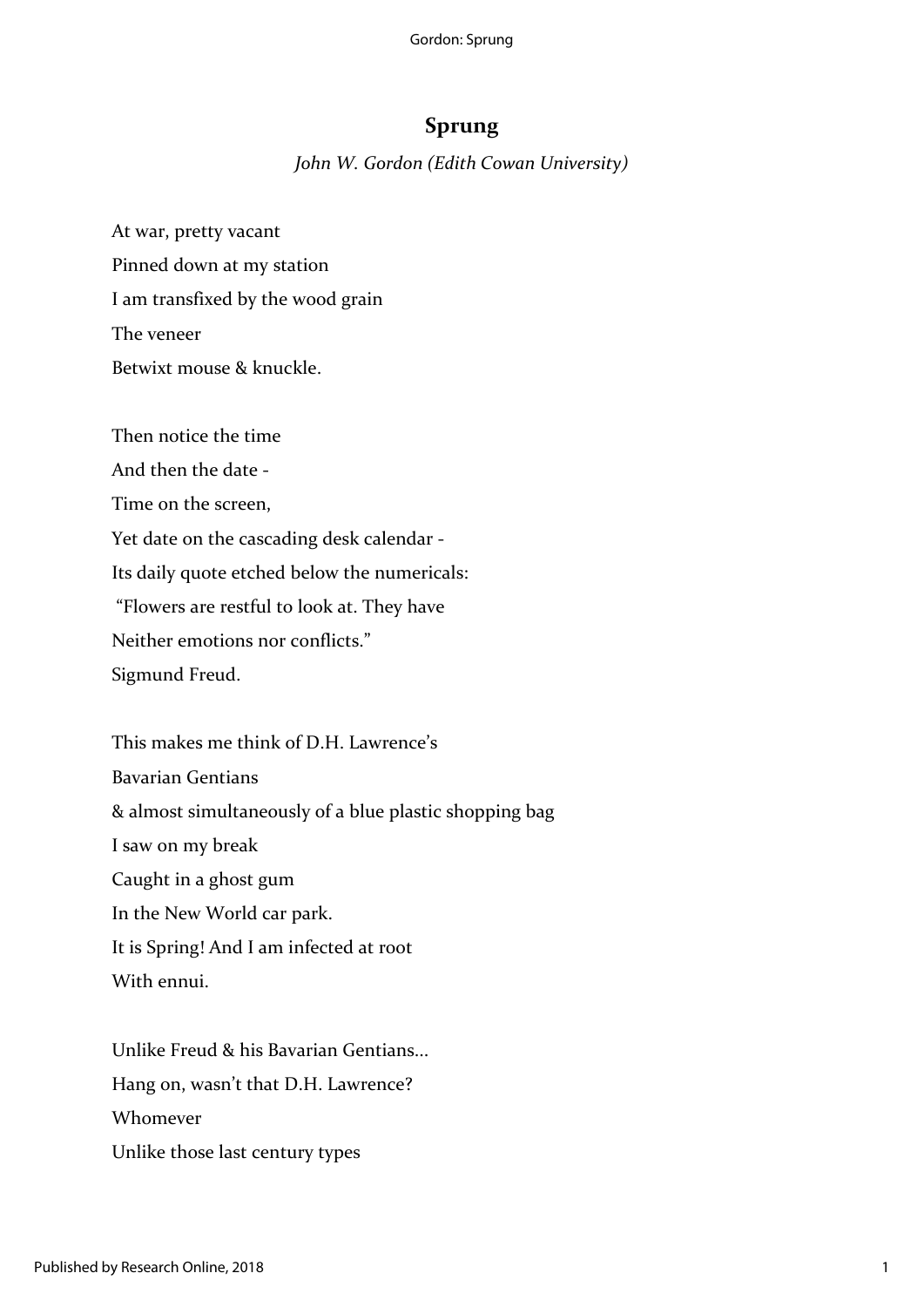### I don't

- a) have a special relationship with flowers
- b) feel the subcutaneous sap rising in interconnectnedness

I have no strange communion it seems With flower, tree, beast, nature. They yield no essence to me & yet…what do I see?

Only the new material century consumptive way – The fatal mark of the human ego – *That now knows better!* Yet still without fourth thought Let alone second Inserts electronic towers on top of sand dunes Ravaging melaleuca & fragile tuart, And polluting in total The deeper life of place??

Ostensibly, insanely *So we can enjoy better connection!?*

And my complacent part in this – The complicit ego – That thinks & perceives & *only* writes Of this very serious loss Perhaps the greatest loss possible?? Yes, *writes* of this real disconnect & of a blue plastic shopping bag Stuck in a friggin' tree!?